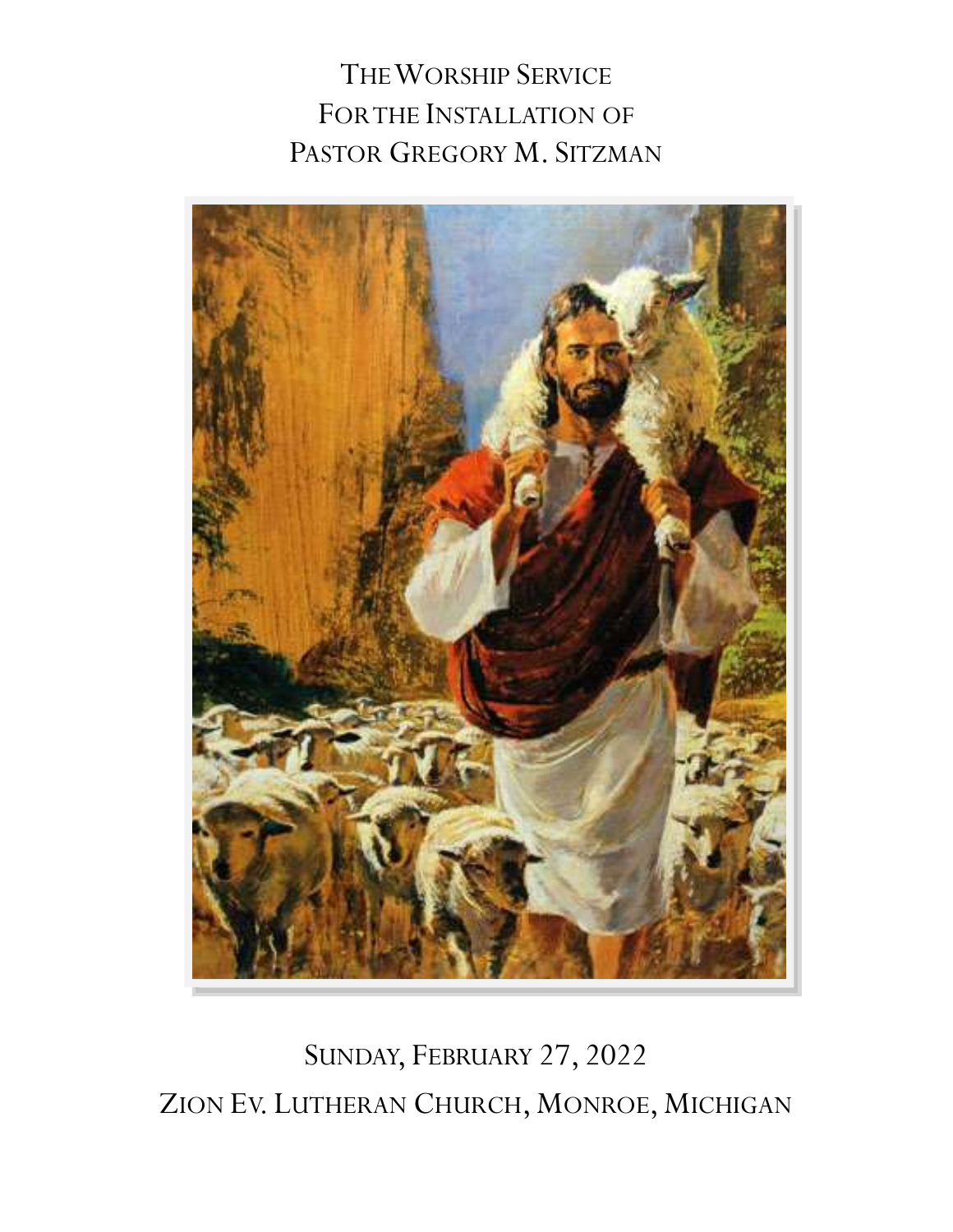# **THE WORSHIP SERVICE FOR THE INSTALLATION OF PASTOR GREGORY M. SITZMAN DEDICATED TO THE TRIUNE GOD**

#### **4:00 P.M., SUNDAY, FEBRUARY 27, 2022 ZION EVANGELICAL LUTHERAN CHURCH,MONROE,MICHIGAN**

#### ત્જે

Processional Greeting

Zion Handbell Choir "This Is Amazing Grace"

#### **~THE ORDER OF WORSHIP ~**

**Opening Hymn:** *CW 547 (vs. 1-4)* **"We Bid You Welcome in the Name"** 

**MINISTRY** 



Text: James Montgomery, 1771-1854, abr., alt.

Tune: HERR JESU CHRIST, MEINS (LM) As hymnodus sacer, Leipzig, 1625, alt.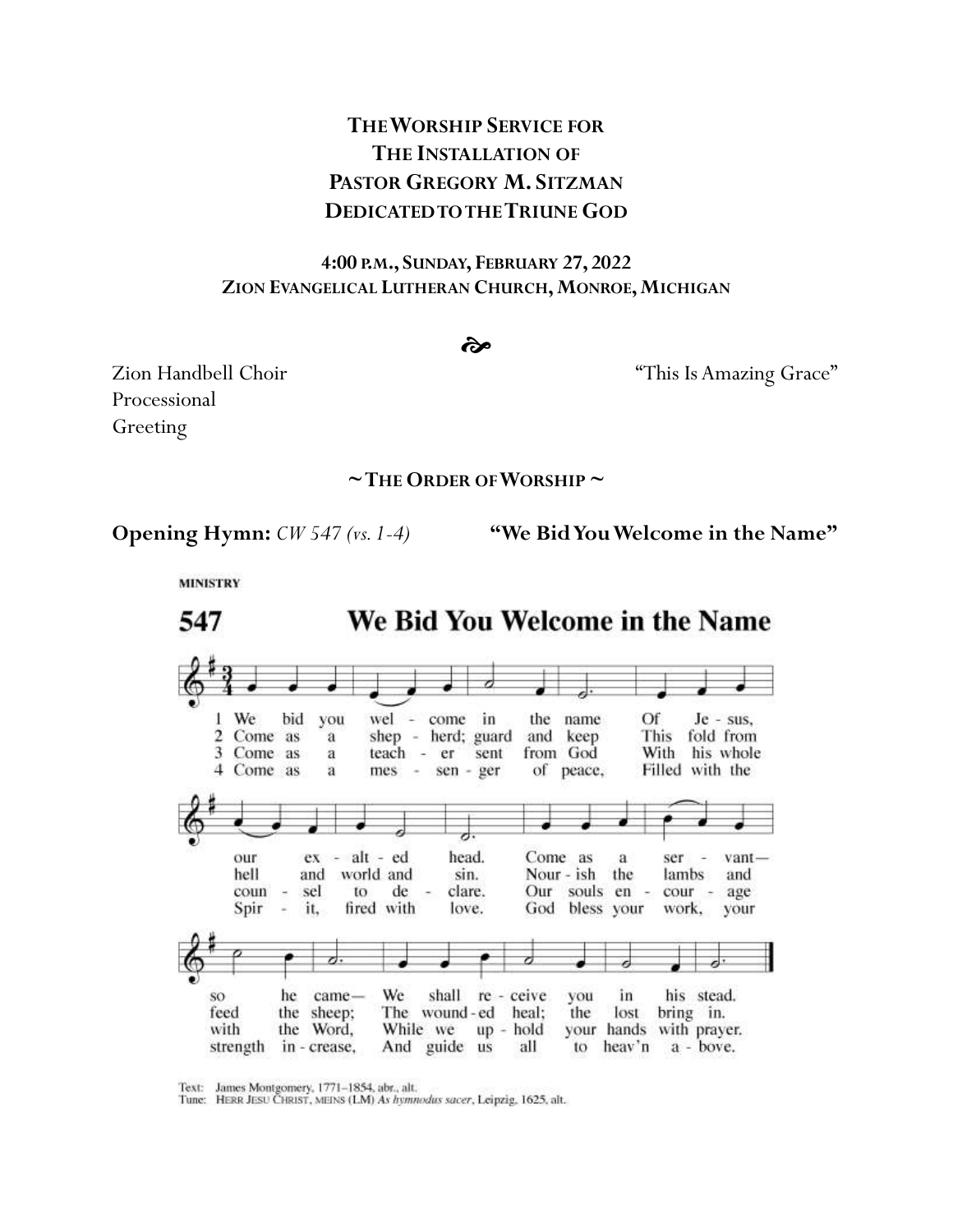## **INVOCATION**

- P: In the name of the Father and of the Son  $(\mathbf{\hat{P}})$  and of the Holy Spirit.
- **C: Amen.**

## **CONFESSION**

P: Dear friends, let us approach God with a true heart and confess our sins, asking him in the name of our Lord Jesus Christ to forgive us.

*The congregation may kneel.*

**C: Lord of life, I confess that I am by nature dead in sin. For faithless worrying and selfish pride, For sins of habit and sins of choice, For the evil I have done and the good I have failed to do, You should cast me away from your presence forever. O Lord, I am sorry for my sins. Forgive me, for Jesus' sake.** 

## **ABSOLUTION**

P: Christ has died. Christ is risen. Christ will come again. In his great mercy, God made us alive in Christ even when we were dead in our sins. Hear the word of Christ through his called servant:

I forgive you all your sins in the name of the Father and of the Son  $(\mathbf{\hat{\Psi}})$  and of the Holy Spirit.

**C: Amen.**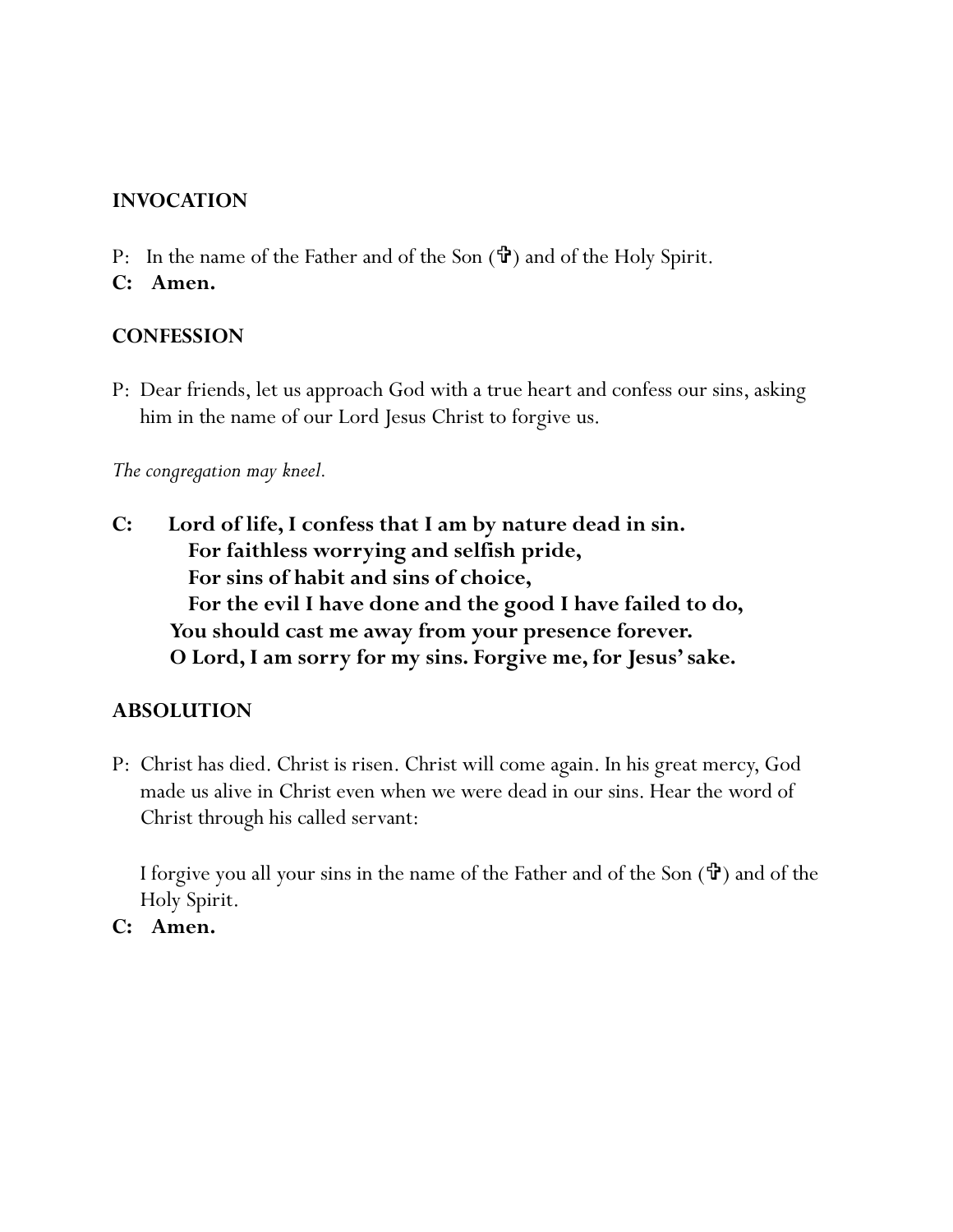#### COME, OH, COME, LET US SING TO THE LORD

Venite

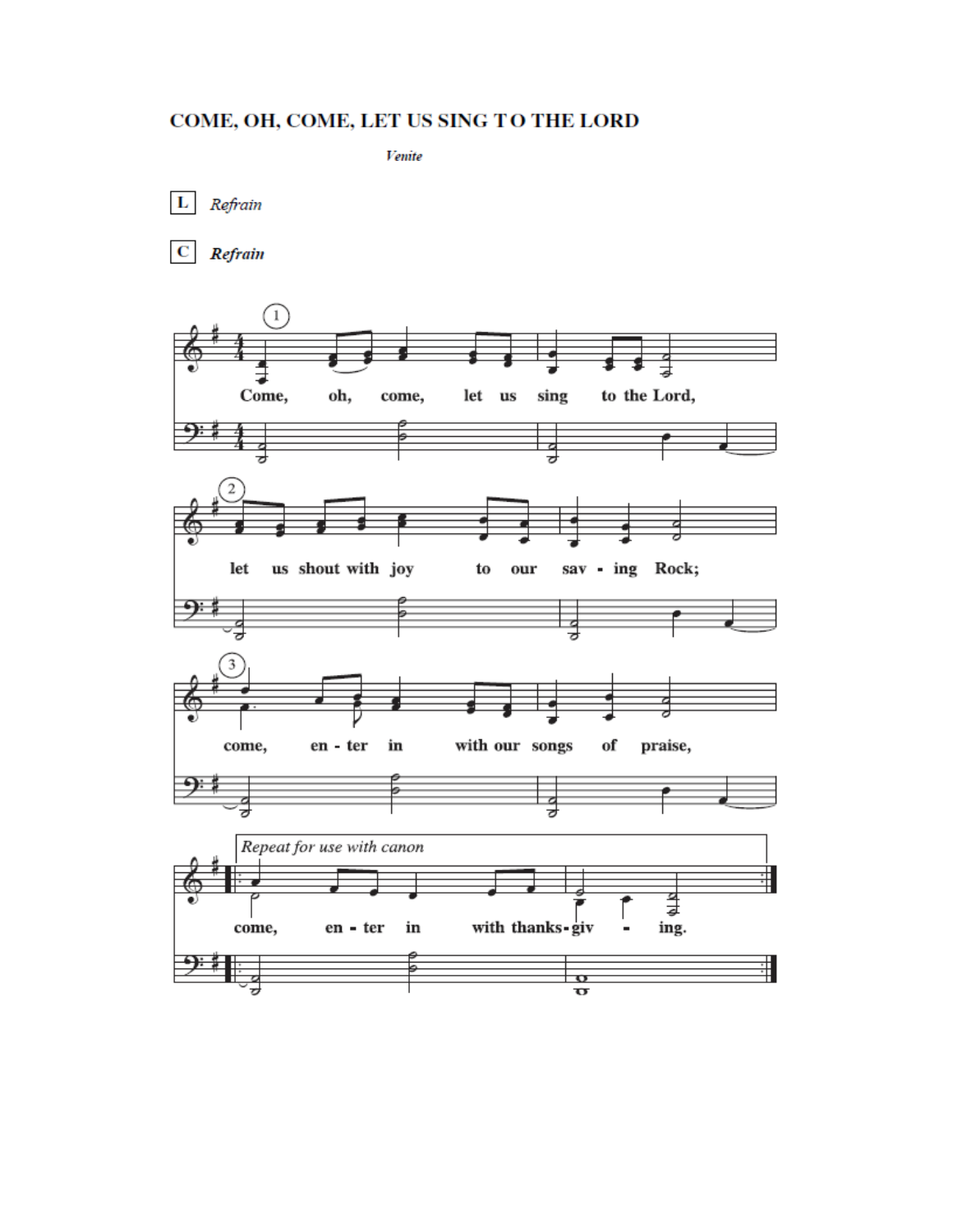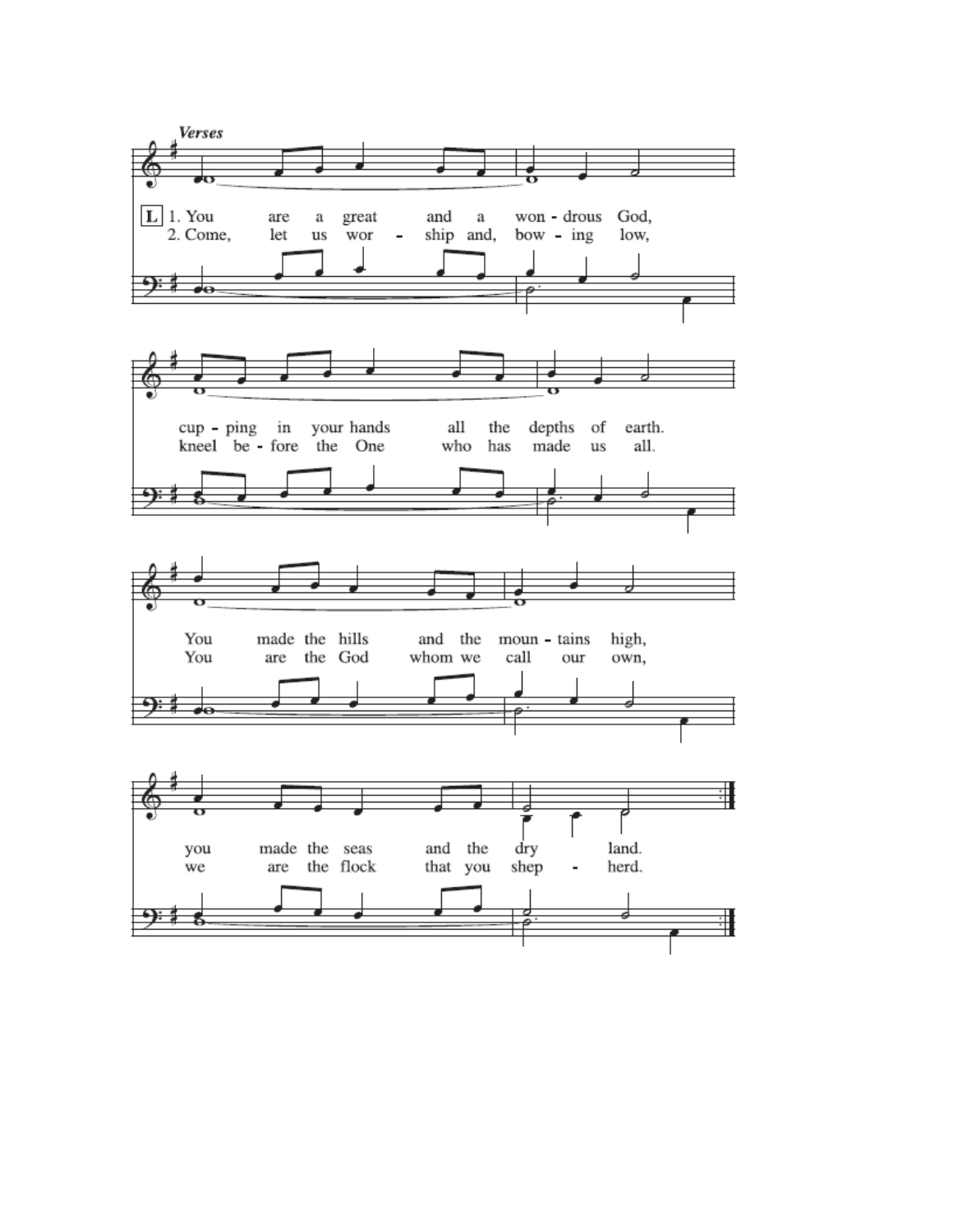**FIRST LESSON** 1 Peter 5:1-7 <sup>1</sup>To the elders among you, I appeal as a fellow elder and a witness of Christ's sufferings who also will share in the glory to be revealed:  $2$  Be shepherds of God's flock that is under your care, watching over them—not because you must, but because you are willing, as God wants you to be; not pursuing dishonest gain, but eager to serve; 3 not lording it over those entrusted to you, but being examples to the flock. <sup>4</sup> And when the Chief Shepherd appears, you will receive the crown of glory that will never fade away. <sup>5</sup> In the same way, you who are younger, submit yourselves to your elders. All of you, clothe yourselves with humility toward one another, because, "God opposes the proud but shows favor to the humble." <sup>6</sup> Humble yourselves, therefore, under God's mighty hand, that he may lift you up in due time.<sup>7</sup> Cast all your anxiety on him because he cares for you.

## **Zion Junior Choir "Thy Word"**

<sup>35</sup> Jesus went through all the towns and villages, teaching in their synagogues, proclaiming the good news of the kingdom and healing every disease and sickness.<sup>36</sup>When he saw the crowds, he had compassion on them, because they were harassed and helpless, like sheep without a shepherd.<sup>37</sup>Then he said to his disciples, "The harvest is plentiful but the workers are few. $38$ Ask the Lord of the harvest, therefore, to send out workers into his harvest field." <sup>1</sup>called his twelve disciples to him and gave them authority to drive out impure spirits and to heal every disease and sickness<sup>-2</sup>These are the names of the twelve apostles: first, Simon (who is called Peter) and his brother Andrew; James son of Zebedee, and his brother John;<sup>3</sup>Philip and Bartholomew; Thomas and Matthew the tax collector; James son of Alphaeus, and Thaddaeus;<sup>4</sup>the Zealot and Judas Iscariot, who betrayed him.

**SECOND LESSON** Matthew 9:35—10:4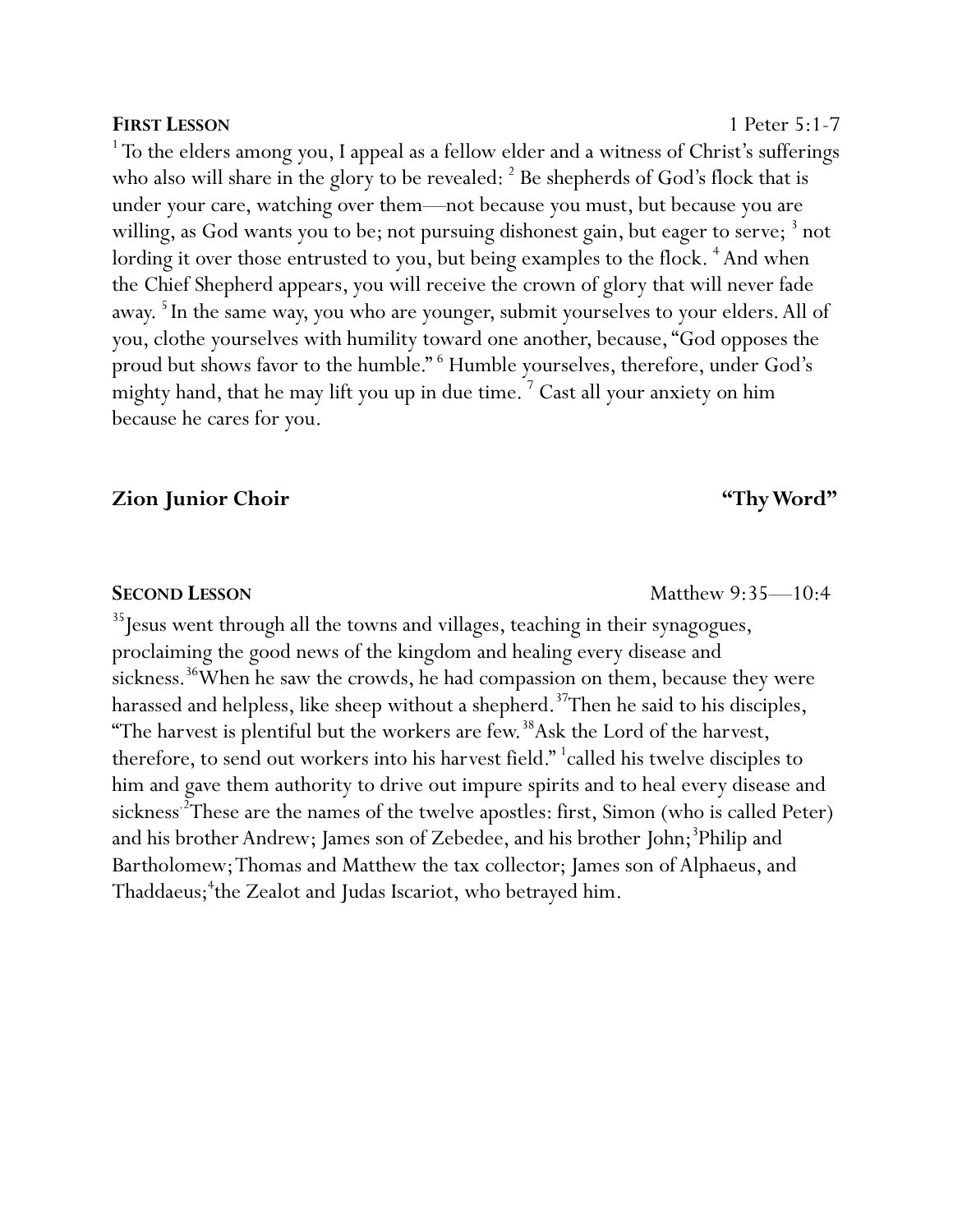

Text: Martin H. Franzmann, 1907-76, alt. © 1971 Peter Franzmann. All rights reserved. Used by permission.<br>Tune: O HEILAND, REISS DIE HIMMEL AUF (LM) Rheinfelssisch Deutsches Catholisches Gesangbuch, Augsburg, 1666.

#### **SERMON TEXT AND THEME:** 2 Timothy 2:15

<sup>15</sup>"Do your best to present yourself to God as one approved, a workman who does not need to be ashamed and correctly handles the word of truth."

# **DOYOUR BEST**

**ZION CHOIR**"Here I Am, Lord"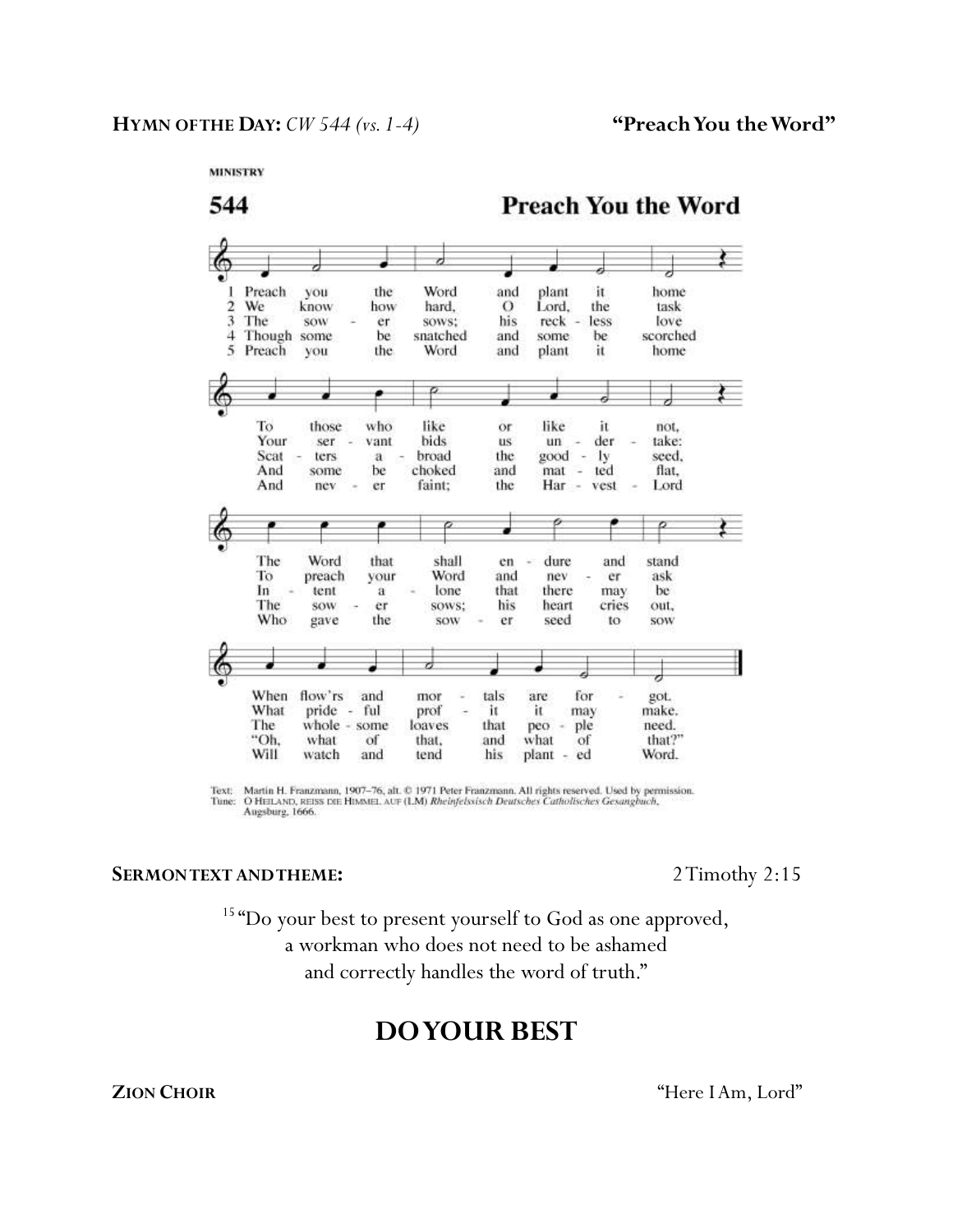# **THE RITE OF INSTALLATION**

P: Our Lord and Savior Jesus Christ said to his Church: "All authority in heaven and on earth has been given to me. Therefore go and make disciples of all nations, baptizing them in the name of the Father and of the Son and of the Holy Spirit, and teaching them to obey everything I have commanded you. And surely I am with you always, to the very end of the age."

Holy Scripture assures us that our risen and ascended Lord will always provide the Church with the gifts necessary to carry out this commission. The apostle Paul wrote to the Ephesians: "[Christ] ascended higher than all the heavens, in order to fill the whole universe. It was he who gave some to be apostles, some to be prophets, some to be evangelists, and some to be pastors and teachers, to prepare God's people for works of service, so that the body of Christ might be built up." [Ephesians 4:10-12]

## **EXHORTATION TO THE PASTOR-ELECT**

P: Dear brother in Christ, Zion has called you to serve in the office of the holy ministry, as our associate pastor. It is good that you should hear again what God in his Holy Word impresses on his pastors concerning this sacred office.

 St. Paul states that a pastor "must be above reproach, the husband of but one wife, temperate, self-controlled, respectable, hospitable, able to teach, not given to drunkenness, not violent, but gentle, not quarrelsome, not a lover of money. He must manage his own family well and see that his children obey him with proper respect. He must also have a good reputation with outsiders, so that he will not fall into disgrace and into the devil's trap." [1 Timothy 3:2-7]

 He urged Timothy to "set an example for the believers in speech, in life, in love, in faith and in purity." He further advised him: "Devote yourself to the public reading of Scripture, to preaching and to teaching. Watch your life and your doctrine closely. Persevere in them, because if you do, you will save both yourself and your hearers." [1 Timothy 4:12-16]

 In the final chapter of his second letter to Timothy, the apostle gives additional words of encouragement: "Preach the Word. Correct, rebuke and encourage — with great patience and careful instruction. Keep your head in all situations, endure hardship, do the work of an evangelist." [2 Timothy 4:2-5]

 As a minister of the gospel, you are Christ's ambassador, commissioned by him to preach the Word and administer the sacraments. Our ascended Lord has given you as a gift to his body, the Church, and he has appointed you to love and serve it. You are called to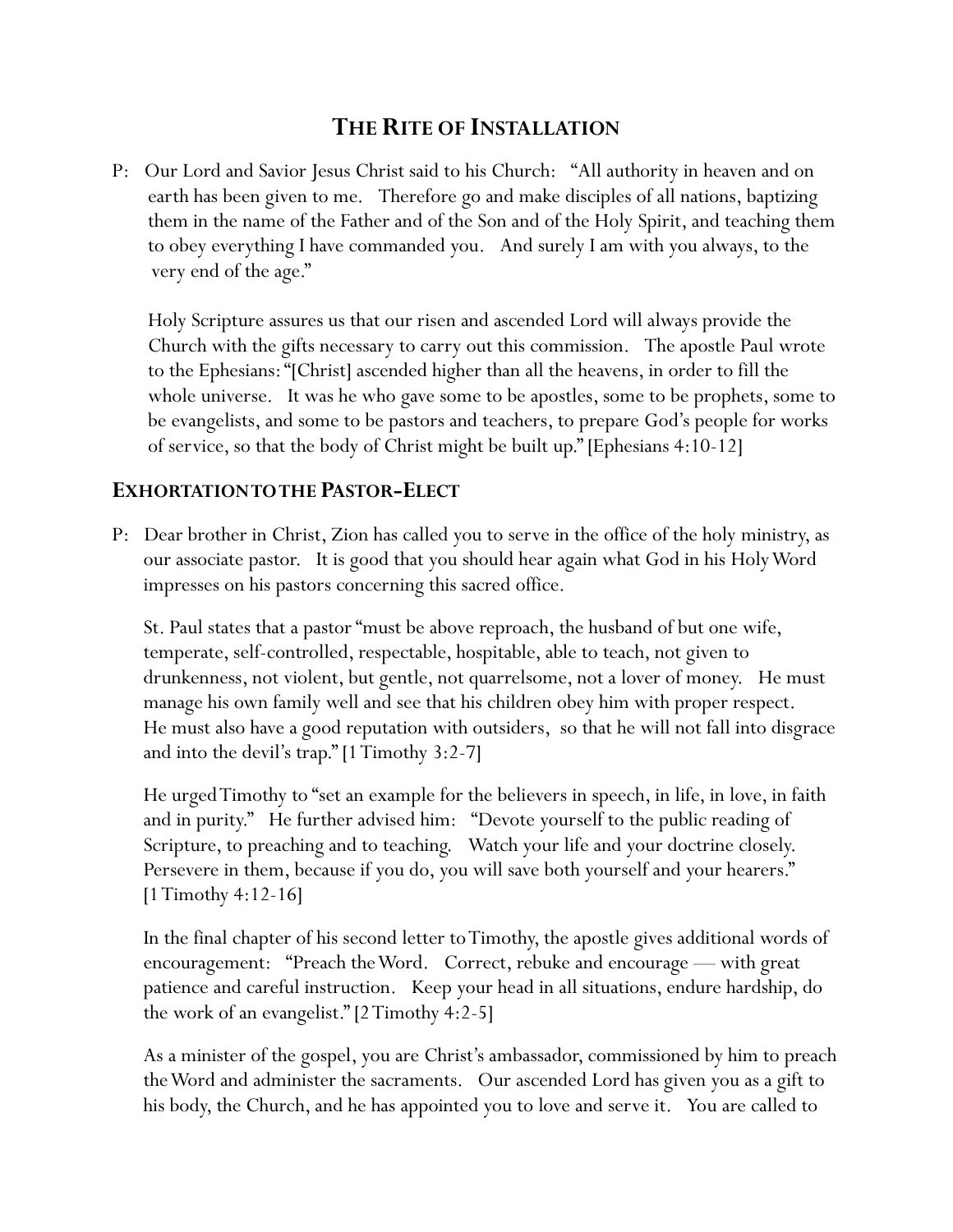offer prayers and intercessions for his people, to feed, to instruct, to watch over, and to guide the sheep and the lambs of God's flock, remembering that Christ has bought each of them with his own blood. You are also called to protect the flock from savage wolves who, as the Scriptures say, will try to scatter it.

 For such a ministry you will gladly seek the strength which Christ alone can provide by devoting yourself to meditation and study of the Scriptures. Only by being nourished in the truths of this faith will you be able to carry out the duties of this office and to set an example of godliness and Christian living.

 The ability to carry out this calling is not in us but comes alone from God, as St. Paul reminded the Corinthian Christians: "not that we are competent in ourselves to claim anything for ourselves, but our competence comes from God." [2 Corinthians 3:5]

## **PROMISES BY THE PASTOR-ELECT**

P: In keeping with the Word and will of the Lord, you are about to be installed as a pastor at Zion Evangelical Lutheran Church of Monroe, Michigan. I ask you in the presence of God and this congregation:

 Are you fully determined to carry out this work according to the grace which God will give?

## **R: I am.**

- P: Do you believe that the canonical books of the Old and New Testaments are the inspired Word of God and the only infallible rule of faith and practice?
- **R: I do.**
- P: Do you accept the three Ecumenical Creeds the Apostles', the Nicene and the Athanasian — as faithful testimonies to the truth of the Holy Scriptures, and do you reject all the errors which they condemn?

## **R: I do.**

- P: Do you believe that the Unaltered Augsburg Confession is a true exposition of the Word of God and a correct presentation of the doctrine of the Evangelical Lutheran Church and that the other confessions in the Book of Concord are also in agreement with this one scriptural faith: the Apology of the Augsburg Confession, the Small and Large Catechisms of Martin Luther, the Smalcald Articles, and the Formula of Concord?
- **R: I do.**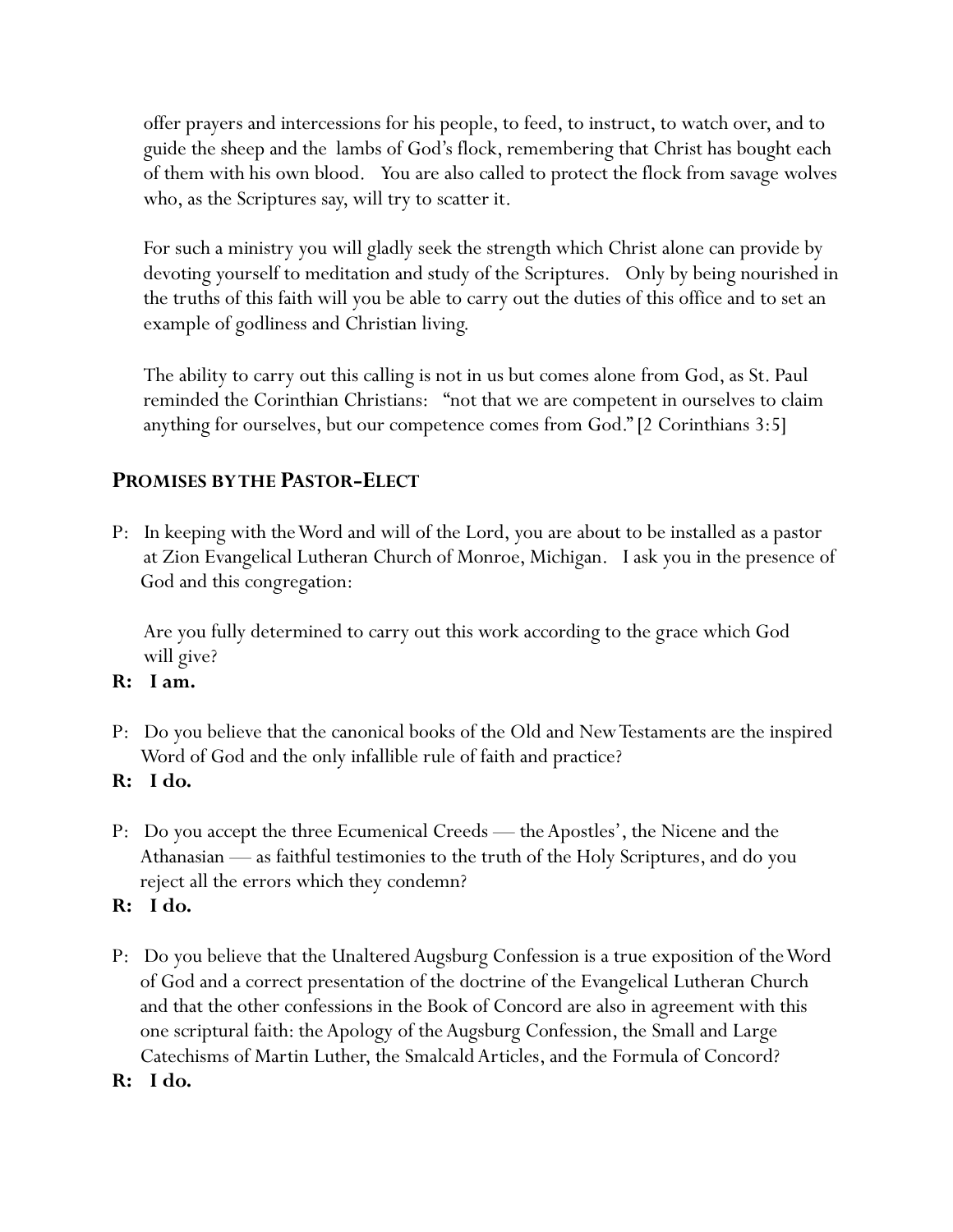- P: Do you solemnly promise that all your teaching and your administration of the sacraments will conform to the Holy Scriptures and the Lutheran Confessions?
- **R: I do.**
- P: Will you give faithful witness to Christ in the world, that God's love may be known in all that you do and say?
- **R: I will, and I ask God to help me.**
- P: Almighty God, who has given you the will to do these things, graciously give you the strength and compassion to perform them.

## **EXHORTATION TO THE CONGREGATION**

P: Brothers and sisters in Christ, you have heard the solemn promise given by the one you have called to be your pastor. I urge you, therefore, to receive him as your pastor and to keep in mind always what the Word of God expects of you as members of his flock:

> Listen eagerly to the preaching of the Word, receiving it not as the word of men, but as it actually is, the Word of God.

Take to heart his scriptural words of warning and encouragement, humbly accepting the Word planted in you.

Work together with him for our Lord's kingdom so that by your works of service the body of Christ might be built up.

Help him by your word and example in teaching the young, remembering how the Scriptures urge you to bring up your children in the training and instruction of the Lord.

Honor and love him, as the apostle Paul says: "Respect those who work hard among you, who are over you in the Lord and who admonish you. Hold them in the highest regard in love because of their work."

Pray for him continually, that his ministry among you may be greatly blessed and that with all his responsibilities, he may continue to have a cheerful spirit.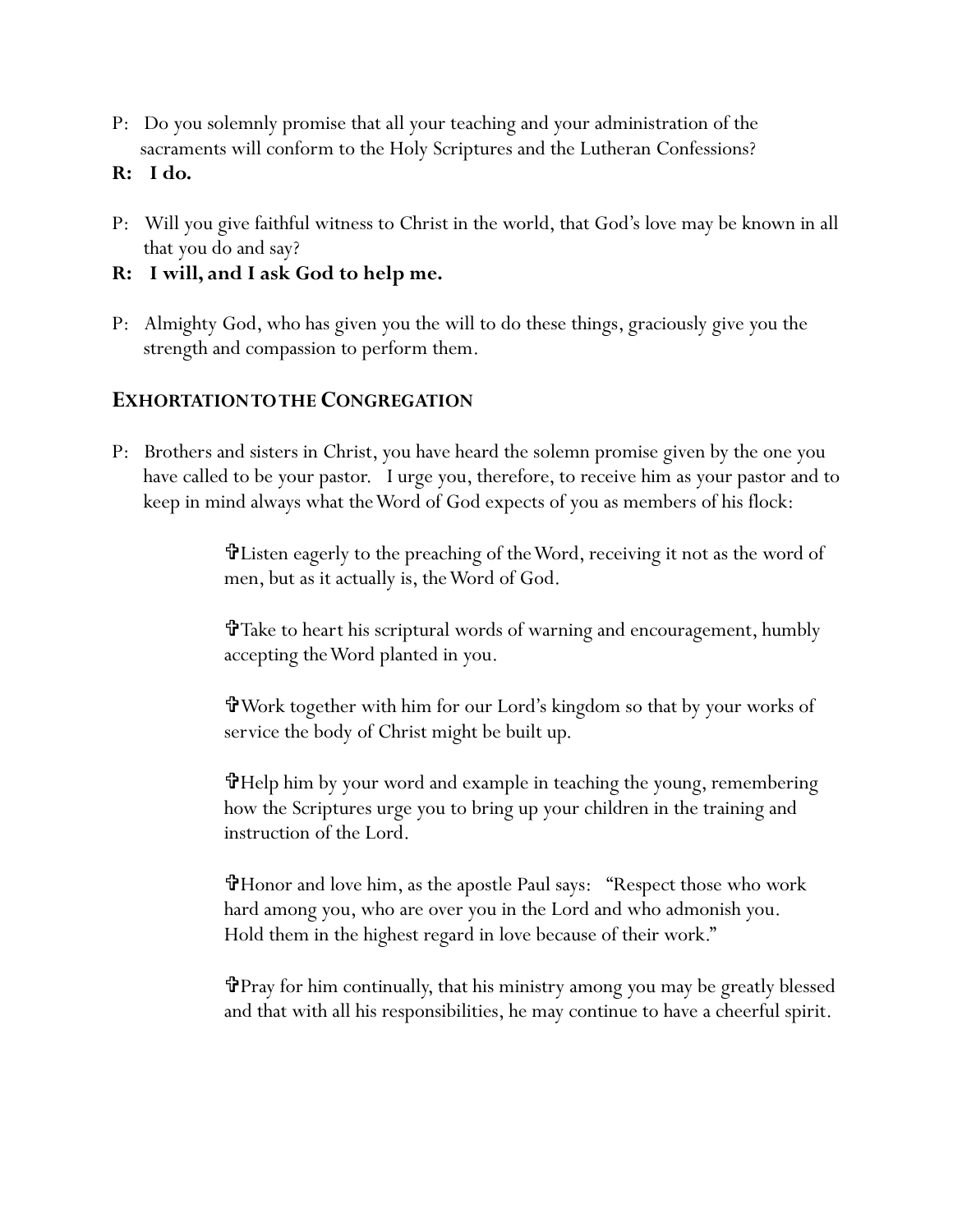Provide also for his physical needs, for the Lord says, "The worker deserves his wages," and the apostle Paul says, "Anyone who receives instruction in the Word must share all good things with his instructor."

Finally, remember what the Scriptures say: "Obey your leaders and submit to their authority. They keep watch over you as men who must give account. Obey them so that their work will be a joy, not a burden, for that would be of no advantage to you."

### **PROMISES BY THE CONGREGATION**

P: I now ask you in the presence of God:

 Are you willing to receive your pastor as a minister of God? Will you show him the love, honor, and obedience in the Lord, which you owe to a shepherd and overseer placed over you by the Lord Jesus Christ, the chief Shepherd and overseer of souls? If so, answer: We will, and we ask God to help us.

- **C: We will, and we ask God to help us.**
- P: The almighty and merciful God strengthen and assist you always.

#### **INSTALLATION**

P: Gregory Michael Sitzman, I install you as a pastor at Zion Evangelical Lutheran Church of Monroe, Michigan, in the name of the Father and of the Son  $\mathbf{\hat{u}}$  and of the Holy Spirit.

 May the Lord pour out on you his Holy Spirit for the work committed to you, that you may faithfully proclaim the gospel in Word and sacraments.

*Those assisting may, in turn, lay their right hands on the head of the pastor and speak an appropriate Bible passage. The pastor kneels.*

### **PRAYER**

P: Let us pray.

Lord Jesus Christ, you are the chief Shepherd and the only head of the Church. We pray that you will keep this servant of yours faithful in his study of your Holy Word and faithful in his proclamation of its saving truth. Give him the strength to carry out the duties of his ministry, and bless his labors in your service, that your holy name by be glorified and that your kingdom may increase, for you live and reign with the Father and the Holy Spirit, one God, now and forever.

**C: Amen.**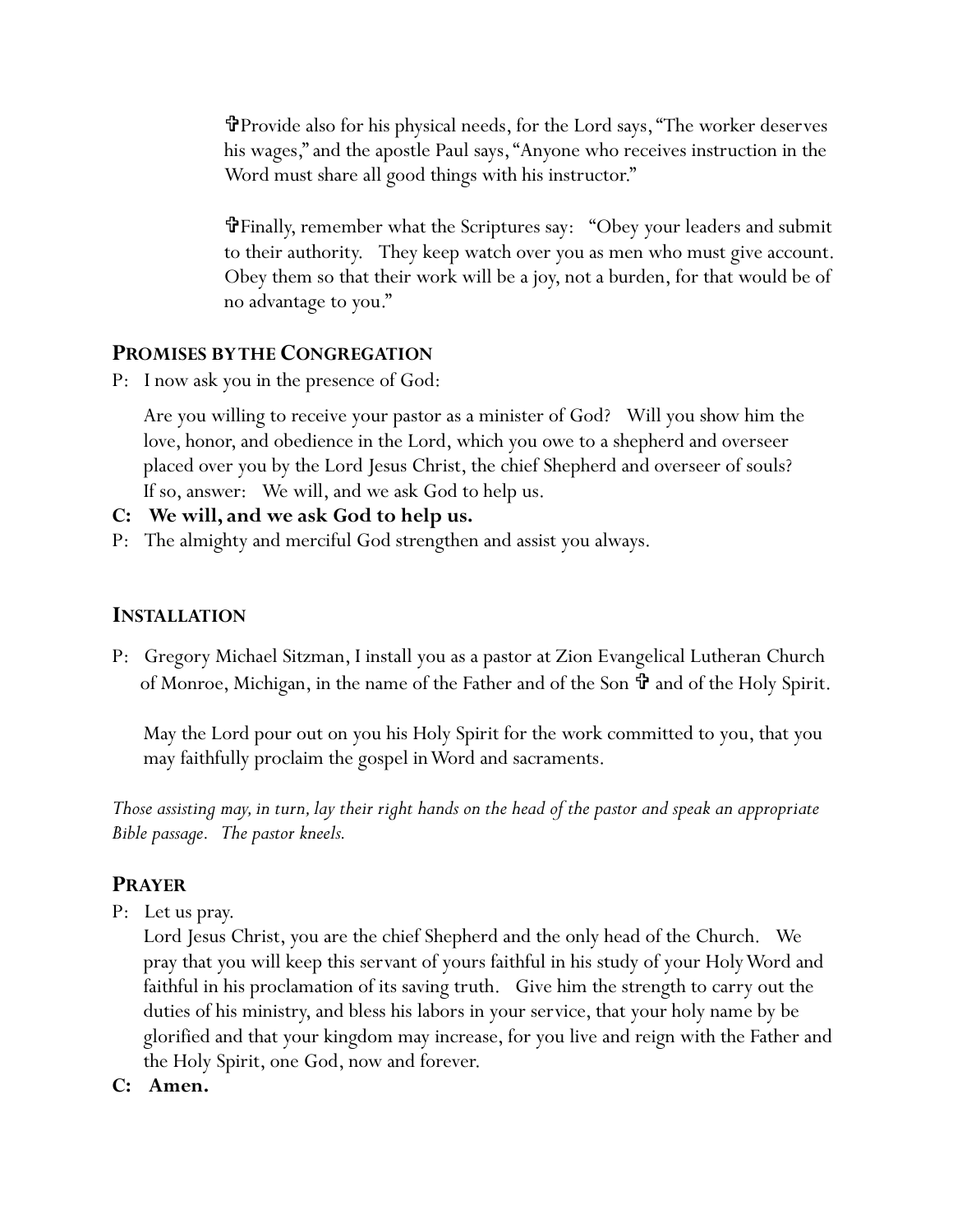**The Lord's Prayer Our Father, who art in heaven, hallowed be thy name, thy kingdom come, thy will be done on earth as it is in heaven. Give us this day our daily bread; and forgive us our trespasses, as we forgive those who trespass against us; and lead us not into temptation, but deliver us from evil. For thine is the kingdom and the power and the glory forever and ever. Amen.**

P: Go, then, take up the work to which you have been called. The Lord bless you and make you a blessing to many, that you may bear fruit and that your fruit may remain to eternal life.

**MINISTRY** 

**HYMN:** *CW 542 (vs. 1-3)* **"Dear Lord, to Your True Servants Give"**

542 **Dear Lord, to Your True Servants Give** Dear Lord, to your true give The ser vants grace to  $\frac{2}{3}$ To your<br>their They glad go<br>la at your com mand spread Iv When all their bor seems Re in vain. vive  $\breve{\circ}$ ♪ ۵J. free you<br>Word ä lone to live. Set from sin to o'er sea and land. Be with them, Lord, and ing hopes And when sink  $\bf a$ gain: suc cess crowns ۰ t. 出山 ᅿ Lord, your serve you, They  $_{80}$ to share ills, make them strong heal sin's To to what they do. Oh. keep them hum ble.  $\epsilon$ Ð t۰  $#$ ħ liv ing Word. The gos pel mes sage pro to right wind the wrong. Your rule is  $\ddot{\mathbf{o}}$ ver and Lord.  $_{Un}$ til be fore judg and true your ment ⇁ ♪ z claim That all know your may sav ing name. wave, And might is your arm to save. У lay your feet. seat They their tro phies ät

Text: W. Gustave Polack, 1890-1950, alt.<br>Tune: MELITA (88 88 88) John B. Dykes, 1823-76.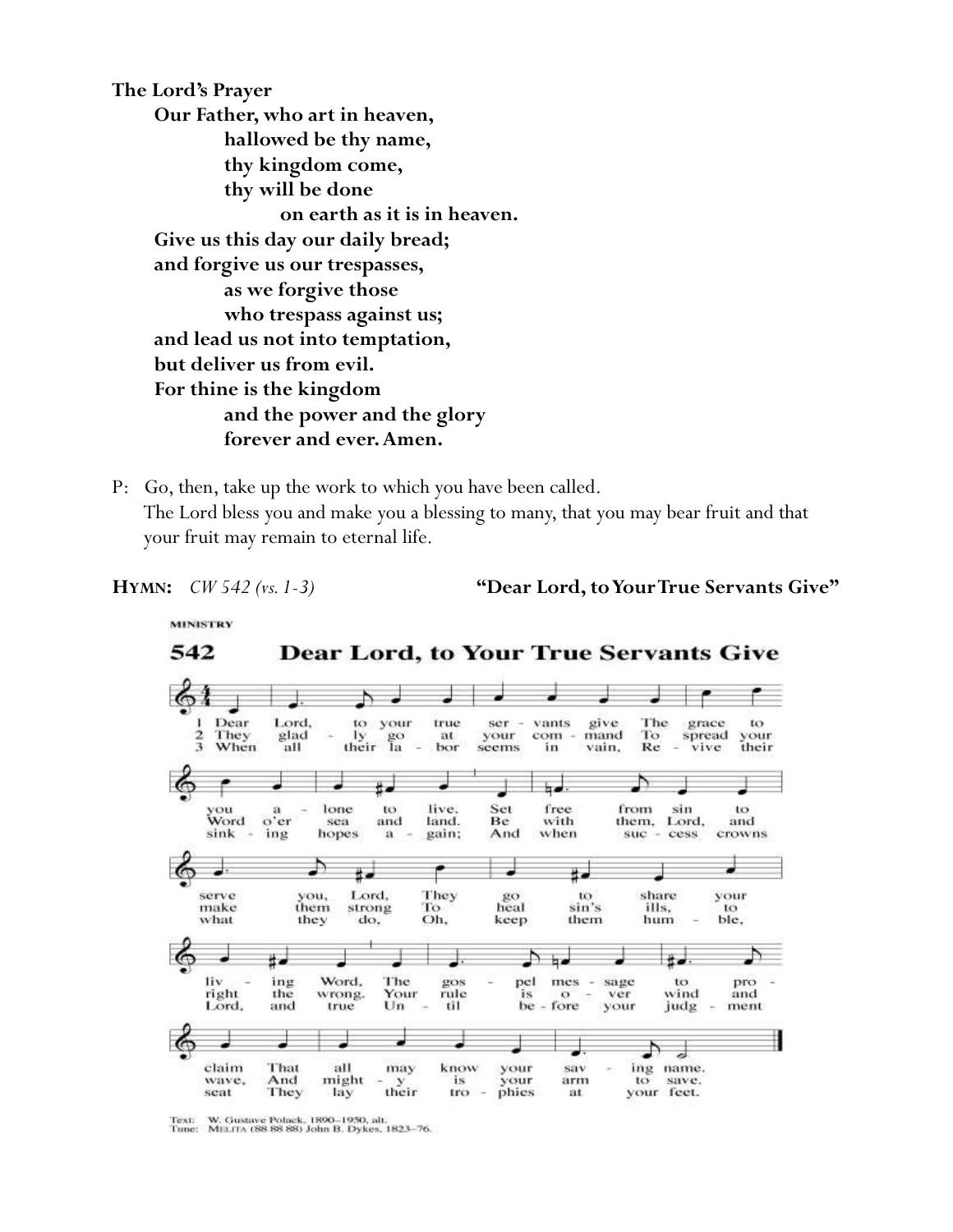#### **Prayer for Peace**

P: Lord God, all holy desires, all good counsels, and all just works come from you. Give to us, your servants, that peace which the world cannot give, that our hearts may be set to obey your commandments. Defend us also from the fear of our enemies that we may live in peace and quietness, through the merits of Jesus Christ our Savior, who lives and reigns with you and the Holy Spirit, one God, now and forever.

**C: Amen.**

**BENEDICTION:** Apostolic Blessing

P: The grace of our Lord Jesus Christ and the love of God and the fellowship of the Holy Spirit be with you all.



**MINISTRY** 

#### **CLOSING HYMN:**  $CW 544 (v. 5)$   **"Preach You the Word"**



Martin H. Franzmann, 1907-76, alt. © 1971 Peter Franzmann. All rights reserved. Used by permission.<br>O HEILAND, REISS DIE HIMMEL AUF (LM) Rheinfelssisch Deutsches Catholisches Gesangbuch, Augsburg, 1666. Text:<br>Tune: